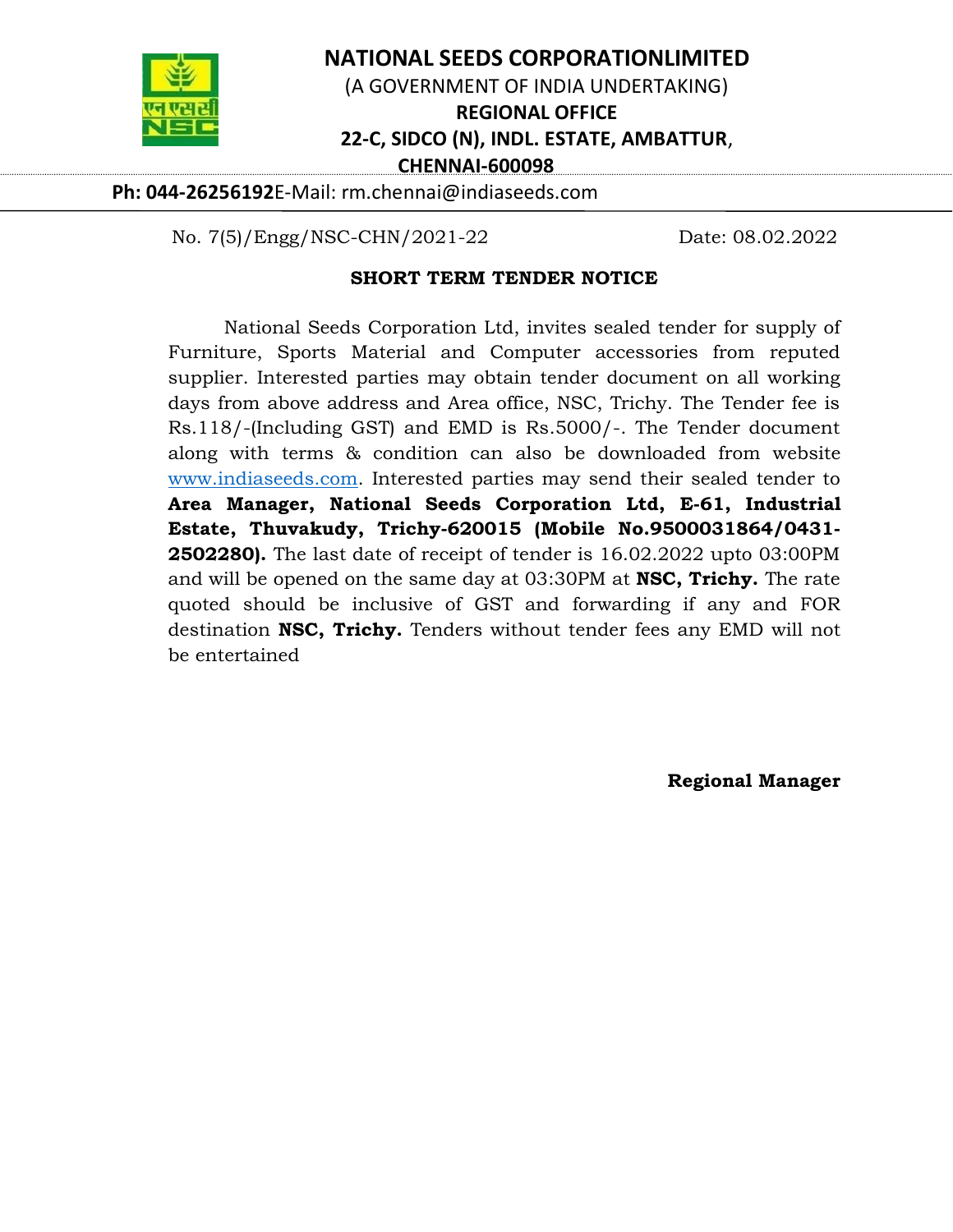#### **Terms and conditions of Tender for supply of Furniture, SportsMaterials and Computer accessories**

- 1. The rates given in the tender should be inclusive of all taxes / charges.
- 2. Bid should be submitted in sealed form in the tender box located at **National Seeds Corporation Limited, E-61 Industrial Estate, Thuvakudy, Trichy-620015** and the Bid should be addressed to Area Manager, National Seeds Corporation Limited, E-61 Industrial Estate, Thuvakudy, Trichy-620015
- 3. Interested parties may obtain tender document from Regional office or Area Office, Trichy up to 16.02.2022 on payment of Rs.118/- through Demand Draft or Payment of Cash. If the tender document downloaded from our website [www.indiaseeds.com](http://www.indiaseeds.com/) by Tenderer, the tender fee Rs.118/- in the form of Demand Draft drawn in favor of National Seeds Corporation Ltd payable at Trichy, to be submitted along with Tender document.
- 4. The Earnest Money deposit (EMD) of Rs.5,000/- through Demand Draft/ CR copy for proof of EMD will have to be submitted along with the tender. The DD to be drawn in favor of National Seeds Corporation Ltd, Payable at Trichy. EMD will be refunded to unsuccessful tenderer without interest within one month after opening of tender through DD or Bank transfer. The EMD of successful tenderer shall be refunded without interest after 30 days of satisfactory completion of contract period with all contractual obligations
- 5. Duly filled tender form along accompanied with GST certificate, PAN Card & other documents ifany.
- 6. In the Tenders furnished, the delivery period, percentage of discount allowed or surcharge leviable should be clearly indicated.
- 7. For the proprietary articles, the suppliers must incorporate a certificate on the body of the tender, that the rates quoted for the supply of the stores are accordance with the current list prices of their principals from Govt. Department. Any discount/surcharge etc. should be clearly indicated.
- 8. Materials must be supplied within the delivery period specified in the supplyorder.
- 9. The quantity of tender material may be increase or decrease. The exact quantity of tender material will be given in the supplyorder.
- 10. The material quoted should be good quality preferably confirming to ISI specification and will be subject to rejection at supplier's risk and cost, if found poor in quality/material/ workmanship/ specificationetc.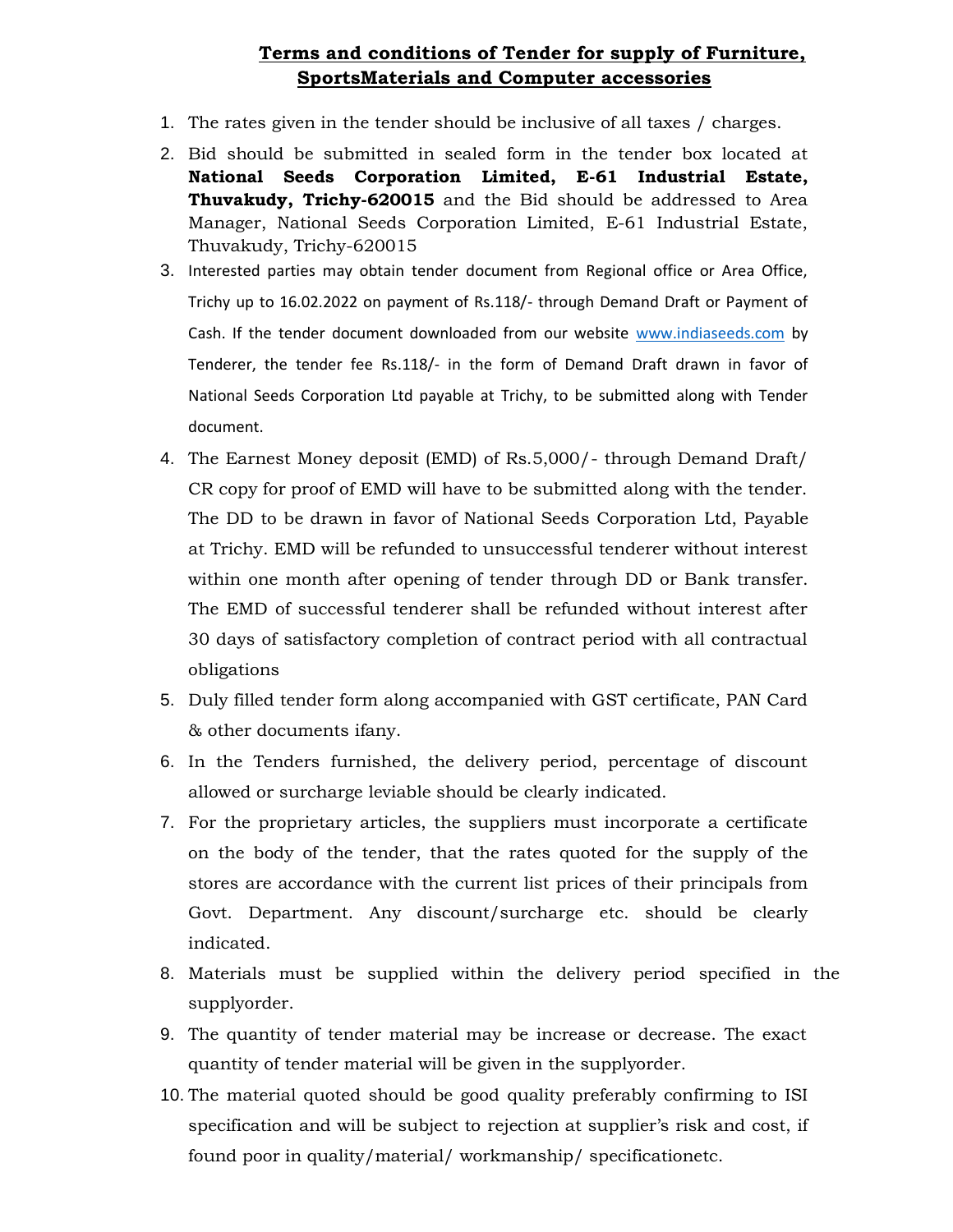- 11. The Regional Manager, NSC, Chennai reserves the right of rejection of any one or all tenders without assigning anyresponse
- 12. ThepaymentwillbemadeafterreceivingthematerialingoodconditionatNSC, Trichy.
- 13. Goods has to be supplied within 5 days from the date of issue of supply order. If not supplied in stipulated time then penalty will be imposed @1% of goodsamount.
- 14. The tenderer should submit the address proof of the residential as like Aadhar Card/ Voting Card/ Ration Card etc.
- 15. The rates quoted for each items should be F.O.R. NSC, Trichy basis.
- 16. The tenderer should quote different rates for any items of different brand as the case maybe.
- 17. The materials quoted should be best quality according to brand / quality specify insupply order. The material will be rejected at suppliers risk and cost if found to be poor in quality/ material/workman-ship specification etc.The rejection report of NSC inspecting authority shall be final and binding on the supplier.
- 18. Arbitration clause: In case any dispute arises between NSC and the other party due to any term or matter, both the parties will opt to resolve it through mutual understanding and discussion. In case, dispute remains even after discussions, then it shall be binding upon parties to resolve issue under the provisions of Arbitration & Conciliation Act, 1996 as amended from time to time. Under this provision, the Chairman-Cum-Managing Director, National Seeds Corporation Limited with the concurrence of both the parties shall appoint Sole Arbitrator to resolve the issue and both the parties will have to abide by the decision. The parties will bind to resolve this dispute through arbitration before going to court of law. The arbitration shall be conducted at New Delhi and shall in English Language. The court of Delhi shall have the jurisdiction.
- 19. The Bid validity period should be 30 days from the date of opening of Tender.
- 20. Tenderer can quote for all items (Furniture, Sports Material and Computer accessories) or only one or two items also.
- 21. The price bid should be submitted in letter head of tenderer

I have read and understand the above mentioned terms & conditions and fully agree with the same.

#### **Sign of Tenderer With Seal**